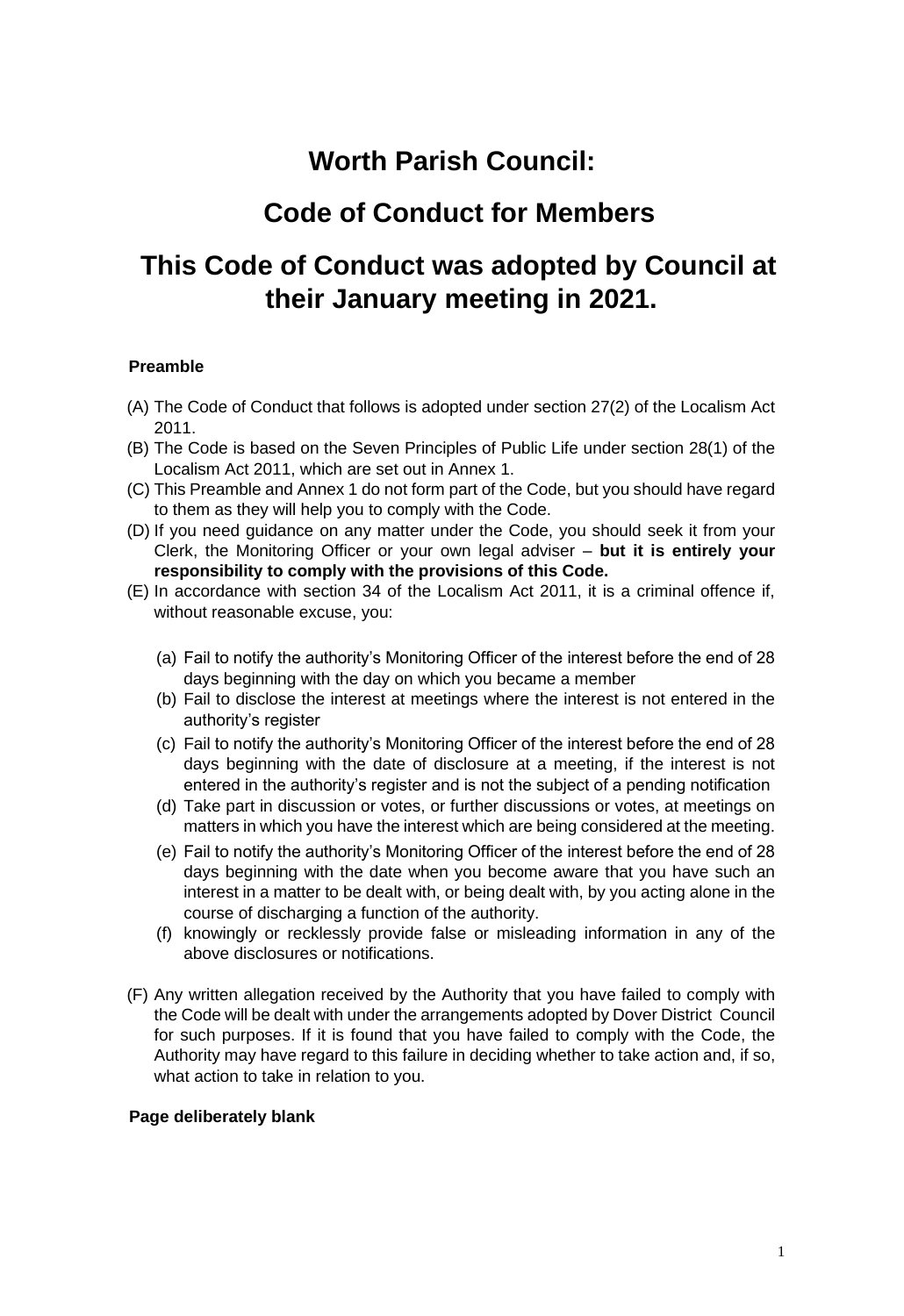### **THE CODE**

### **1. Interpretation**

In this Code:

**"Associated Person"** means (either in the singular or in the plural):

- (a) a family member or any other person [or body?] with whom you have a close association, including your spouse, civil partner, or somebody with whom you are living as a husband or wife, or as if you are civil partners; or
- (b) any person or body who employs or has appointed you or such persons, any firm in which you or they are a partner, or any company of which you or they are directors; or
- (c) any person or body in whom you or such persons have a beneficial interest in a class of securities exceeding the nominal value of £25,000; or
- (d) anybody of which you are in a position of general control or management and to which you are appointed or nominated by the Authority; or
- (e) anybody in respect of which you are in a position of general control or management:
	- (i) exercising functions of a public nature; or
	- (ii) directed to charitable purposes; or
	- (iii)one of whose principal purposes includes the influence of public opinion or policy (including any political party or trade union).

**"Authority"** means WorthParish Council

**"Authority Function"** means any one or more of the following interests that relate to the functions of the Authority:

- (a) housing where you are a tenant of the Authority provided that those functions do not relate particularly to your tenancy or lease; or
- (b) school meals or school transport and travelling expenses where you are a parent or guardian of a child in full time education, or are a parent governor of a school, unless it relates particularly to the school which your child attends;
- (c) statutory sick pay under Part XI of the Social Security Contributions and Benefits Act 1992 - where you are in receipt of, or are entitled to the receipt of, such pay;
- (d) an allowance, payment or indemnity given to members of the Authority;
- (e) any ceremonial honour given to members of the Authority;
- (f) setting council tax or a precept under the Local Government Finance Act 1992.

**"Code"** means this Code of Conduct.

**"Co-opted Member"** means a person who is not an elected member of the Authority but who is a member of:

- (a) any committee or sub-committee of the Authority, or
- (b) and represents the Authority on, any joint committee or joint sub-committee of the Authority; and
- (c) who is entitled to vote on any question that falls to be decided at any Meeting.

**"Disclosable Pecuniary Interest"** means those interests of a description specified in regulations made by the Secretary of State (as amended from time to time) as set out in Annex 2 and where either it is: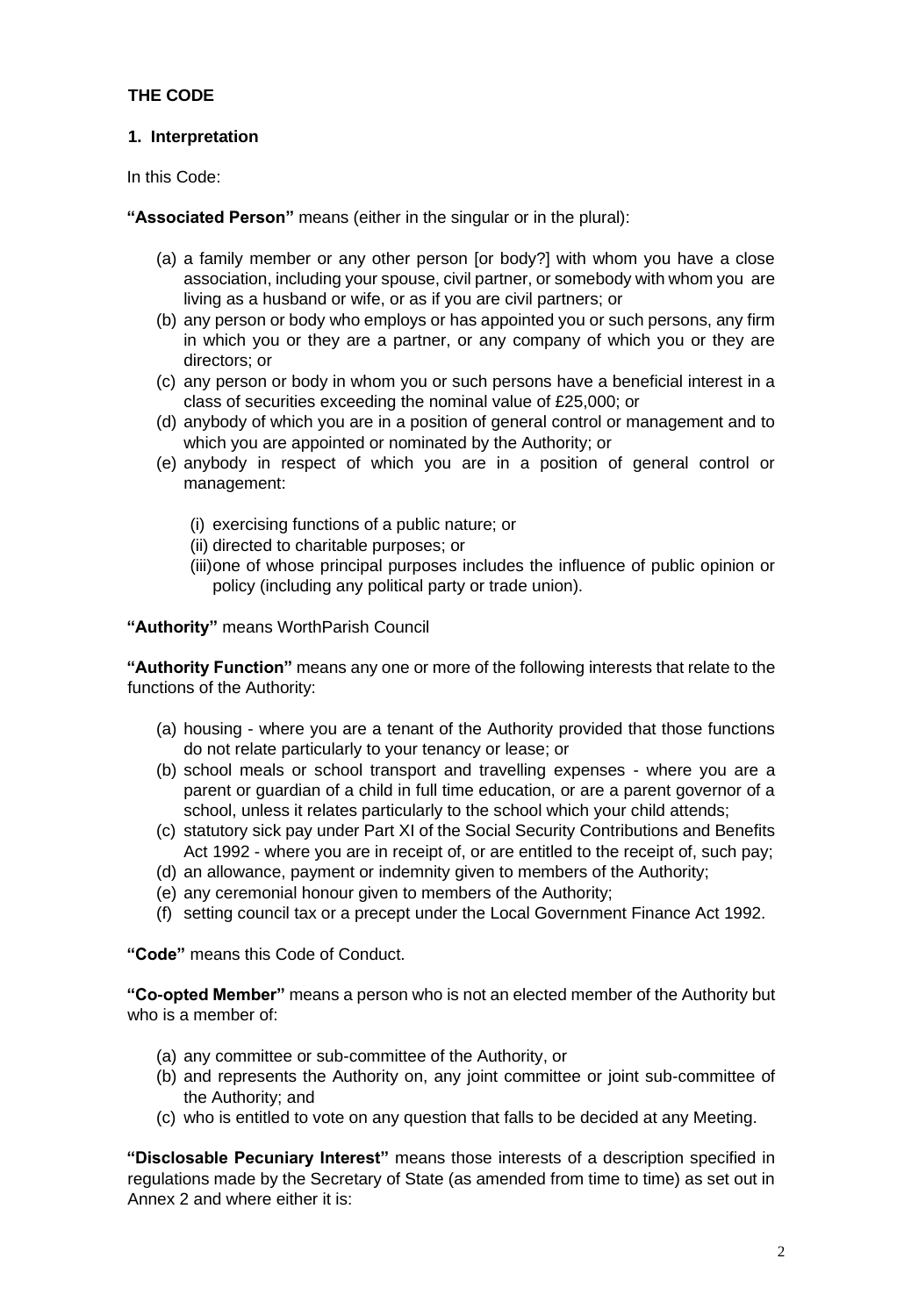- (a) your interest or
- (b) an interest of your spouse or civil partner, a person with whom you are living as husband and wife, or a person with whom you are living as if you were civil partners and provided you are aware that the other person has the interest.

**"Interests"** means Disclosable Pecuniary Interests and Other Significant Interests.

**"Meeting"** means any meeting of:

- (a) the Authority
- (b) any of the Authority's or its committees, sub-committees, joint committees and/or joint sub-committees.

**"Member"** means a person who is a member of the Authority and includes a Co-opted Member.

**"Other Significant Interest"** means an interest (other than a Disclosable Pecuniary Interest or an interest in an Authority Function) in any business of the Authority which:

- (a) may reasonably be regarded as affecting the financial position of yourself and/or an Associated Person to a greater extent than the majority of: -
	- (i) other council taxpayers, ratepayers or inhabitants of the electoral division or ward, as the case may be, affected by the decision; or
	- (ii) (in other cases) other council taxpayers, ratepayers or inhabitants of the Authority's area; or
- (b) relates to the determination of your application (whether made by you alone or jointly or on your behalf) for any approval, consent, licence, permission or registration or that of an Associated Person;

and where, in either case, a member of the public with knowledge of the relevant facts would reasonably regard the interest as being so significant that it is likely to prejudice your judgment of the public interest.

**"Register of Members' Interests"** means the register of Disclosable Pecuniary Interests established and maintained by the Monitoring Officer under section 29 of the Localism Act 2011.

**"Sensitive Interest"** means information, the details of which, if disclosed, could lead to you or a person connected with you being subject to violence or intimidation.

### **Scope**

**2.** You must comply with this Code whenever you act in your capacity as a Member or Co-opted Member of the Authority.

### **General obligations**

**3.** (1) You must, when using or authorising the use by others of the resources of the Authority:

(a) act in accordance with the Authority's reasonable requirements; and (b) ensure that such resources are not used improperly for political purposes (including party political purposes).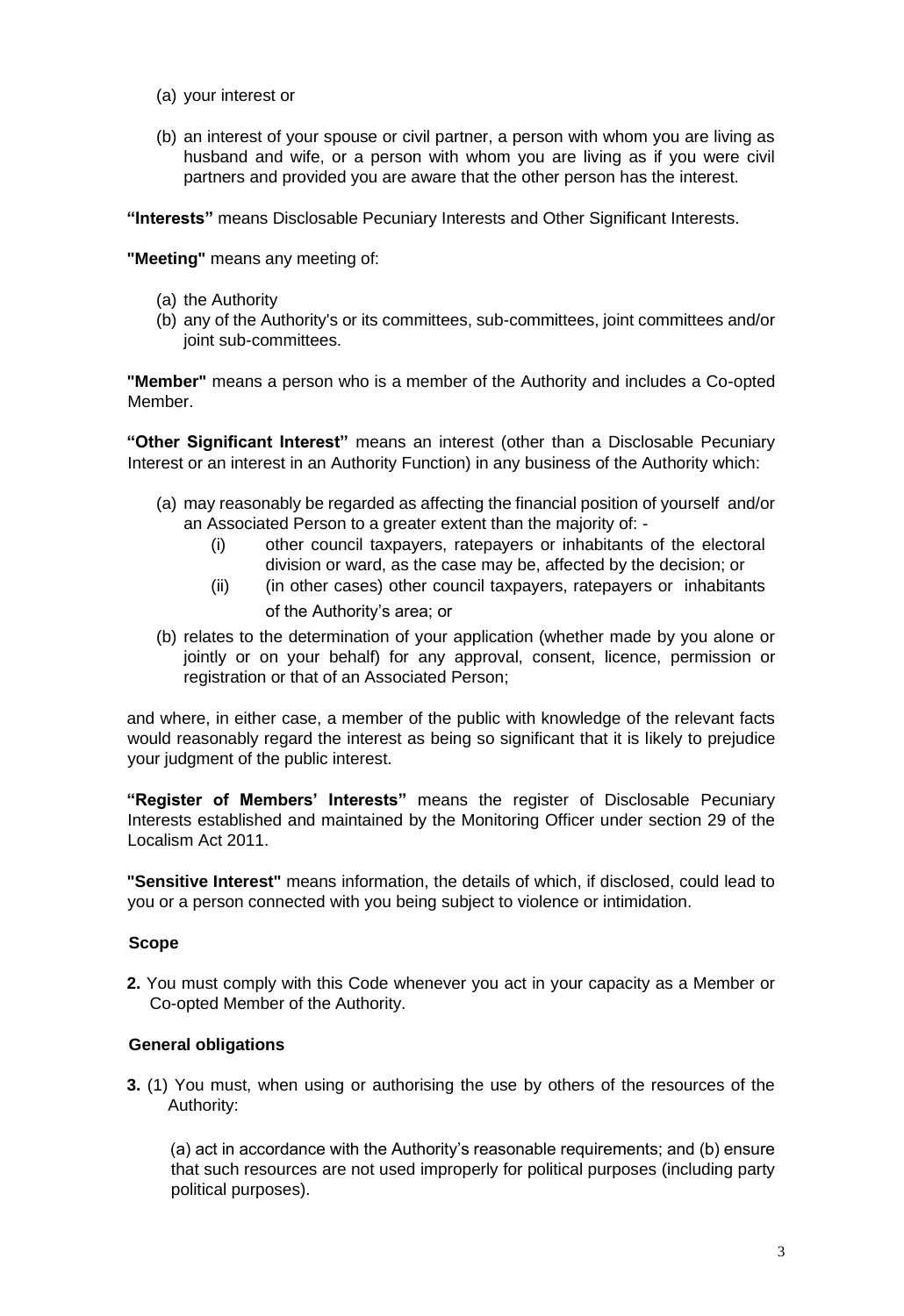- (2) You must not:
	- (a) bully any person
	- (b) intimidate or attempt to intimidate any person who is or is likely to be a complainant, a witness, or involved in the administration of any investigation or proceedings, in relation to an allegation that a Member (including yourself) has failed to comply with this Code;
	- (c) do anything that compromises, or is likely to compromise, the impartiality or integrity of those who work for, or on behalf of, the Authority
	- (d) disclose information given to you in confidence by anyone, or information acquired by you which you believe, or ought reasonably to be aware, is of a confidential nature, except where:
		- (i) you have the written consent of a person authorised to give it; or
		- (ii) you are required by law to do so; or
		- (iii) the disclosure is made to a third party for the purpose of obtaining professional advice provided that the third party agrees not to disclose the information to any other person; or (iv) the disclosure is:
			- reasonable and in the public interest; and
			- made in good faith and in compliance with the reasonable requirements of the Authority
	- (e) prevent another person from gaining access to information to which that person is entitled by law
	- (f) conduct yourself in a manner which could reasonably be regarded as bringing your office or the Authority into disrepute
	- (g) use or attempt to use your position as a Member improperly to confer on or secure for yourself or any other person, an advantage or disadvantage.

### **Registering Disclosable Pecuniary Interests**

- **4.** (1) You must, before the end of 28 days beginning with the day you become a Member or Co-opted Member of the Authority, or before the end of 28 days beginning with the day on which this Code takes effect (whichever is the later), notify the Monitoring Officer of any Disclosable Pecuniary Interest.
	- (2)In addition, you must, before the end of 28 days beginning with the day you become aware of any new Disclosable Pecuniary Interest or change to any interest already registered, register details of that new interest or change, by providing written notification to the Monitoring Officer.
	- (3)Where you have a Disclosable Pecuniary Interest in any matter to be dealt with, or being dealt with, by you acting alone in the course of discharging a function of the Authority (including making a decision in relation to the matter), then if the interest is not registered in the Register of Members' Interests and is not the subject of a pending notification, you must notify the Monitoring Officer before the end of 28 days beginning with the day you become aware of the existence of the interest.

#### **Declaring Interests**

**5**. (1) Whether or not a Disclosable Pecuniary Interest has been entered onto the Register of Members' Interests or is the subject of a pending notification, you must comply with the disclosure procedures set out below.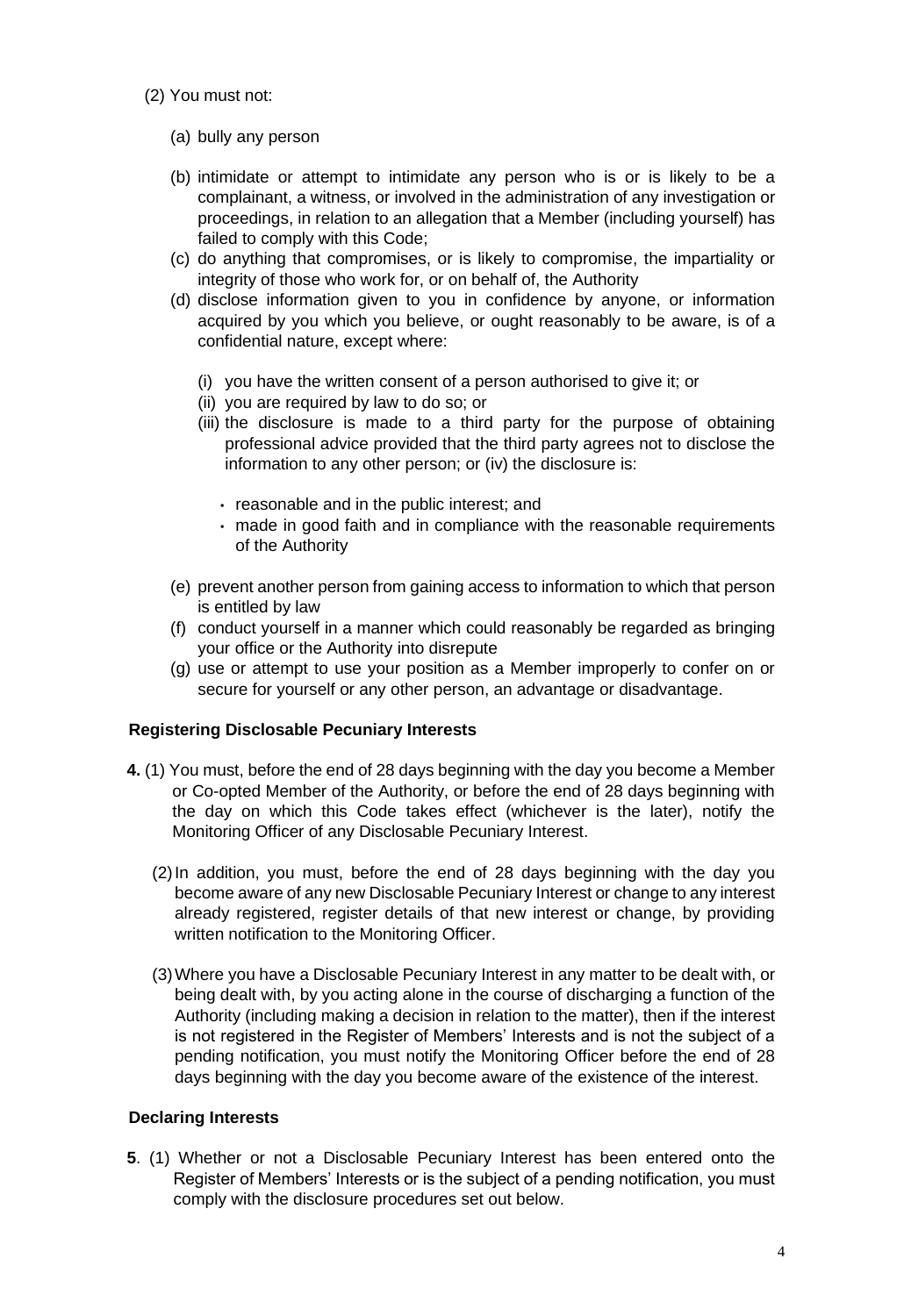- (2) Where you are present at a Meeting and have a Disclosable Pecuniary Interest or Other Significant Interest (and you are aware that you have such an interest) in any matter to be considered, or being considered, at the Meeting, you must:
	- (a) disclose the Interest; and
	- (b) explain the nature of that Interest at the commencement of that consideration or when the Interest becomes apparent (subject to paragraph 6, below); and unless you have been granted a dispensation:
	- (c) not participate in any discussion of, or vote taken on, the matter at the Meeting; and
	- (d) withdraw from the Meeting room in accordance with the Authority's Procedure Rules whenever it becomes apparent that the business is being considered; and
	- (e) not seek improperly to influence a decision about that business.
- (3) Where you have a Disclosable Pecuniary Interest or Other Significant Interest in any business of the Authority where you are acting alone in the course of discharging a function of the Authority, you must:
	- (a) notify the Monitoring Officer of the interest and its nature as soon as it becomes apparent; and
	- (b) not take any steps, or any further steps, in relation to the matter except for the purpose of enabling the matter to be dealt with otherwise than by you; and (c) not seek improperly to influence a decision about the matter.
- (4) Where you have an Other Significant Interest in any business of the Authority, you may attend a Meeting but only for the purpose of making representations, answering questions or giving evidence relating to the business, provided that the public are also allowed to attend the Meeting for the same purpose. Having made your representations, given evidence or answered questions you must:
	- (a) not participate in any discussion of, or vote taken on, the matter at the Meeting; and
	- (b) withdraw from the Meeting room in accordance with the Authority's Standing Orders.

### **Sensitive Interests**

- **6.** (1) Where you consider that the information relating to any of your Disclosable Pecuniary Interests is a Sensitive Interest, and the Monitoring Officer agrees, the Monitoring Officer will not include details of the Sensitive Interest on any copies of the Register of Members' Interests which are made available for inspection or any published version of the Register, but may include a statement that you have an interest, the details of which are withheld under this paragraph.
	- (2)You must, before the end of 28 days beginning with the day you become aware of any change of circumstances which means that information excluded under paragraph 6(1) is no longer a Sensitive Interest, notify the Monitoring Officer asking that the information be included in the Register of Members' Interests.
	- (3)The rules relating to disclosure of Interests in paragraphs 5(2) and (3) will apply, save that you will not be required to disclose the nature of the Sensitive Interest, but merely the fact that you hold an interest in the matter under discussion.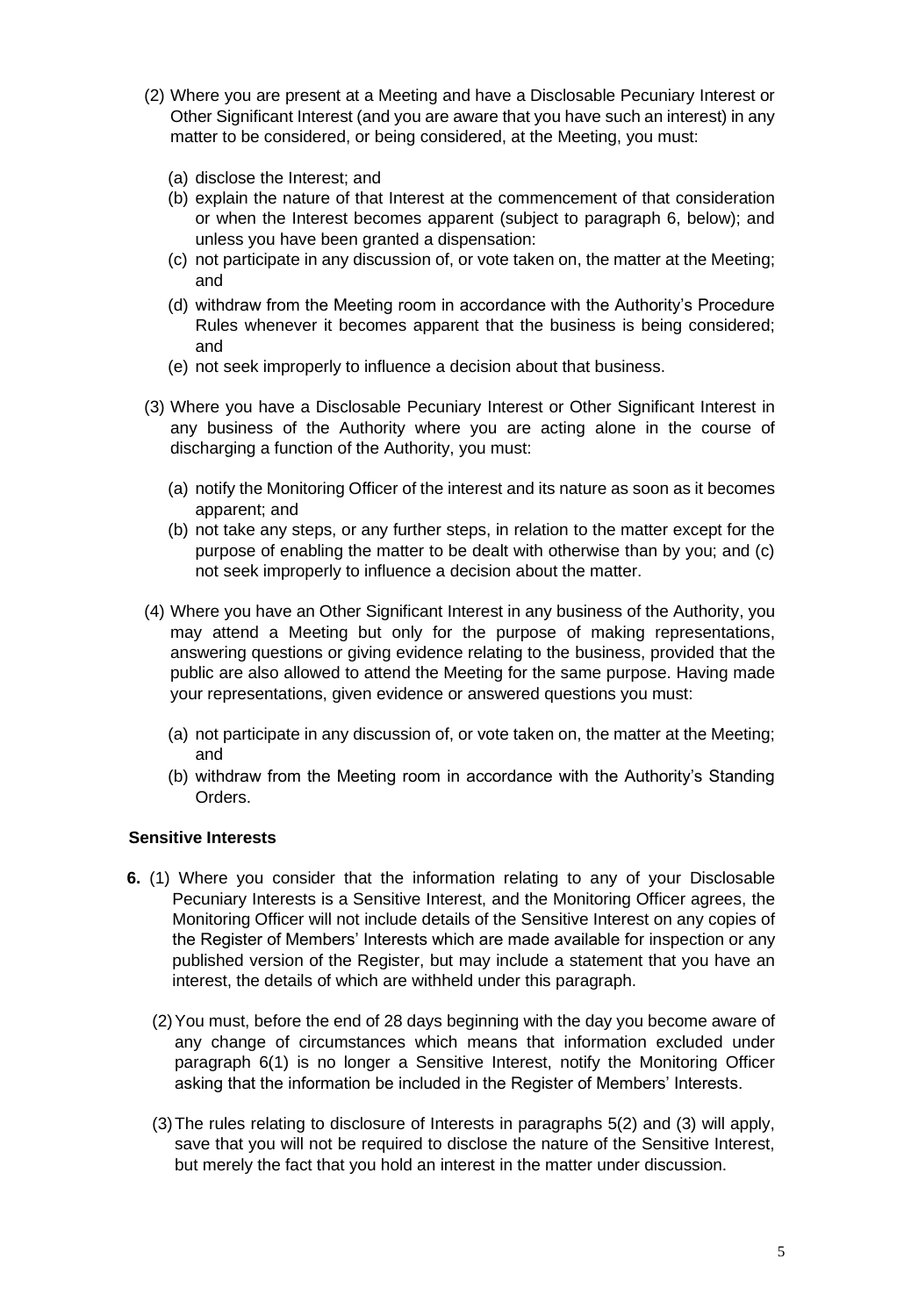#### **Gifts and Hospitality**

**7.** (1)You must, before the end of 28 days beginning with the day of receipt/acceptance, notify the Clerk of any gift, benefit or hospitality with an estimated value of £100 or more, or a series of gifts, benefits and hospitality from the same or an associated source, with an estimated cumulative value of £100 or more, which are received and accepted by you (in any one calendar year) in the conduct of the business of the Authority, the business of the office to which you

have been elected or appointed or when you are acting as representative of the Authority. You must also register the source of the gift, benefit or hospitality.

- (2)Where any gift, benefit or hospitality you have received or accepted relates to any matter to be considered, or being considered at a Meeting, you must disclose at the commencement of the Meeting or when the interest becomes apparent, the existence and nature of the gift, benefit or hospitality, the person or body who gave it to you and how the business under consideration relates to that person or body. You may participate in the discussion of the matter and in any vote taken on the matter, unless you have an Other Significant Interest, in which case the procedure in paragraph 5 above will apply.
- (3)You must continue to disclose the existence and nature of the gift, benefit or hospitality at a relevant Meeting, for 3 years from the date you first registered the gift, benefit or hospitality.
- (4)The duty to notify the Clerk does not apply where the gift, benefit or hospitality comes within any description approved by the Authority for this purpose.

#### **Dispensations**

- **8.**(1) The Authority or any committee, or sub-committee of the Authority, or the Clerk (where authorised) may, on a written request made to the Clerk (as appointed Proper Officer for the receipt of applications for dispensation) by a Member with an Interest, grant a dispensation relieving the Member from either or both of the restrictions on participating in discussions and in voting (referred to in paragraph 5 above).
	- (2) A dispensation may be granted only if, after having had regard to all relevant circumstances, the Authority or any committee, or sub-committee of the Authority, or the Clerk (where authorised) [considers that:
		- (a) without the dispensation the number of persons prohibited from participating in any particular business would be so great a proportion of the body transacting the business as to impede the transaction of the business; or
		- (b) without the dispensation, the representation of different political groups on the body transacting any particular business would be so upset as to alter the likely outcome of any vote relating to the business; or
		- (c) granting the dispensation is in the interests of persons living in the Authority's area; or
		- (d) it is otherwise appropriate to grant a dispensation.
	- (3) A dispensation must specify the period for which it has effect, and the period specified may not exceed four years.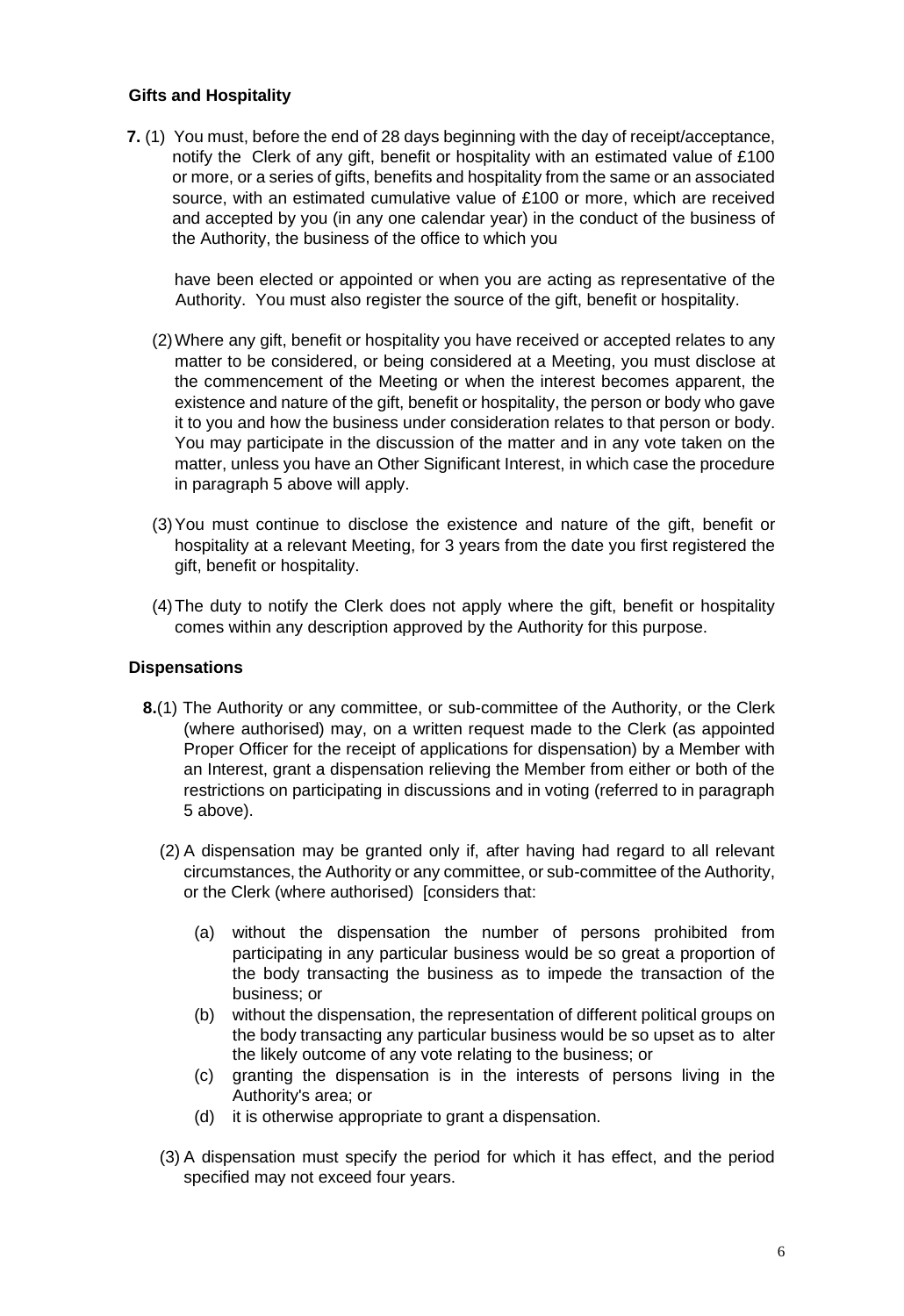(4) Paragraph 5 above does not apply in relation to anything done for the purpose of deciding whether to grant a dispensation under this paragraph 8.

## **ANNEX 1**

# **THE SEVEN PRINCIPLES OF PUBLIC LIFE**

In accordance with the Localism Act 2011, and in order to help maintain public confidence in this Authority, you are committed to behaving in a manner that is consistent with the following principles. However, it should be noted that these Principles do not create statutory obligations for Members and do not form part of the Code. It follows from this that the Authority cannot accept allegations that they have been breached.

**SELFLESSNESS**: You should act solely in terms of the public interest and never improperly confer an advantage or disadvantage on any person or act to gain financial or other material benefits for yourself, your family, a friend or close associate.

**INTEGRITY**: You should exercise independent judgment and not compromise your position by placing yourself under obligations to outside individuals or organisations who might seek to influence you in the performance of your official duties. You should behave in accordance with all legal obligations, alongside any requirements contained within this Authority's policies, protocols and procedures, including on the use of the Authority's resources. You should value your colleagues and staff and engage with them in an appropriate manner and one that underpins the mutual respect that is essential to good local government. You should treat people with respect, including the organisations and public you engage with and those you work alongside.

**OBJECTIVITY:** In carrying out public business, including making public appointments, awarding contracts, or recommending individuals for rewards and benefits, you should make choices on merit. You should deal with representations or enquiries from residents, members of the communities and visitors fairly, appropriately and impartially. You should champion the needs of the whole community and especially your constituents, including those who did not vote for you.

**ACCOUNTABILITY**: You are accountable to the public for your decisions and actions and should fully co-operate with whatever scrutiny is appropriate to your office.

**OPENNESS**: You should be as open and as transparent as possible about all the decisions and actions that you take to enable residents to understand the reasoning behind those decisions and to be informed when holding you and other Members to account. You should give reasons for your decisions and restrict information only when the wider public interest or the law clearly demands it. You should listen to the interests of all parties, including relevant advice from statutory and other professional officers, taking all relevant information into consideration, remaining objective and making decisions on merit.

**HONESTY:** You have a duty to declare interests relating to your public duties and to take steps to resolve any conflicts arising in a way that protects the public interest. You should not allow other pressures, including the financial interests of yourself or others connected to you, to deter you from pursuing constituents' casework, the interests of the Authority's area or the good governance of the Authority in a proper manner.

**LEADERSHIP:** Through leadership and example you should promote and support high standards of conduct when serving in your public post. You should provide leadership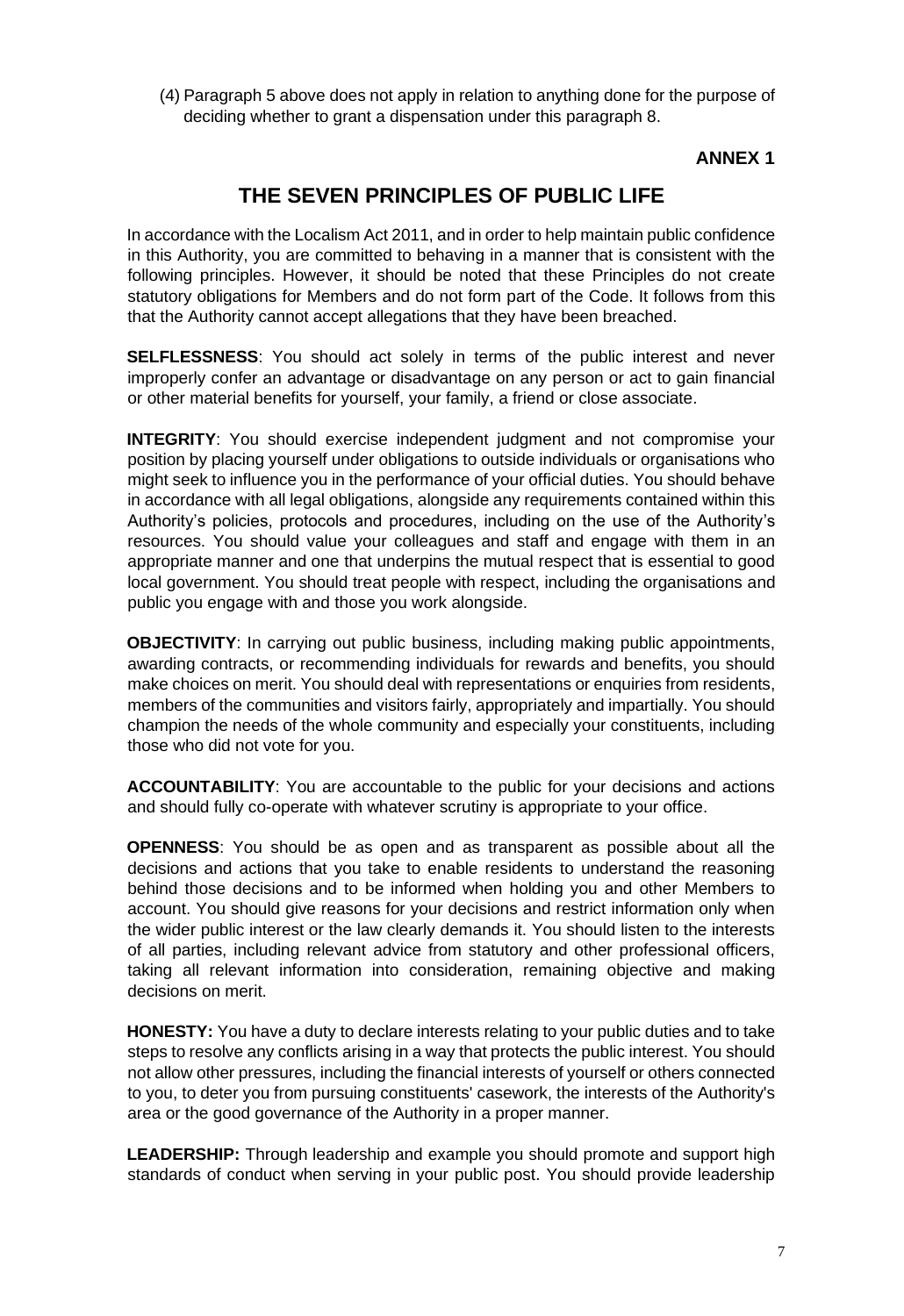through behaving in accordance with these principles when championing the interests of the community with other organisations as well as within this Authority.

## **ANNEX 2**

### **Disclosable Pecuniary Interests, as prescribed by regulations, are as follows:**

The descriptions on Disclosable Pecuniary Interests are subject to the following definitions:

**"the Act"** means the Localism Act 2011

**"body in which the relevant person has a beneficial interest"** means a firm in which the relevant person is a partner or a body corporate of which the relevant person is a director, or in the securities of which the relevant person has a beneficial interest

**"director"** includes a member of the committee of management of an industrial and provident society

**"land"** excludes an easement, servitude, interest or right in or over land which does not carry with it a right for the relevant person (alone or jointly with another) to occupy the land or to receive income

**"M"** means a member of the relevant authority

**"member"** includes a co-opted member

**"relevant authority"** means the authority of which M is a member

**"relevant period"** means the period of 12 months ending with the day on which M gives a notification for the purposes of section 30(1), or section 31(7), as the case may be, of the Act

**"relevant person"** means M or any other person referred to in section 30(3)(b) of the Act (the Member's spouse, civil partner, or somebody with whom they are living as a husband or wife, or as if they were civil partners).

**"securities"** means shares, debentures, debenture stock, loan stock, bonds, units of a collective investment scheme within the meaning of the Financial Services and Markets Act 2000 and other securities of any description, other than money deposited with a building society

| <b>Interest</b>                                                  | <b>Description</b>                                                                     |
|------------------------------------------------------------------|----------------------------------------------------------------------------------------|
| trade, profession or $\parallel$ for profit or gain.<br>vacation | Employment, office,   Any employment, office, trade, profession or vocation carried on |